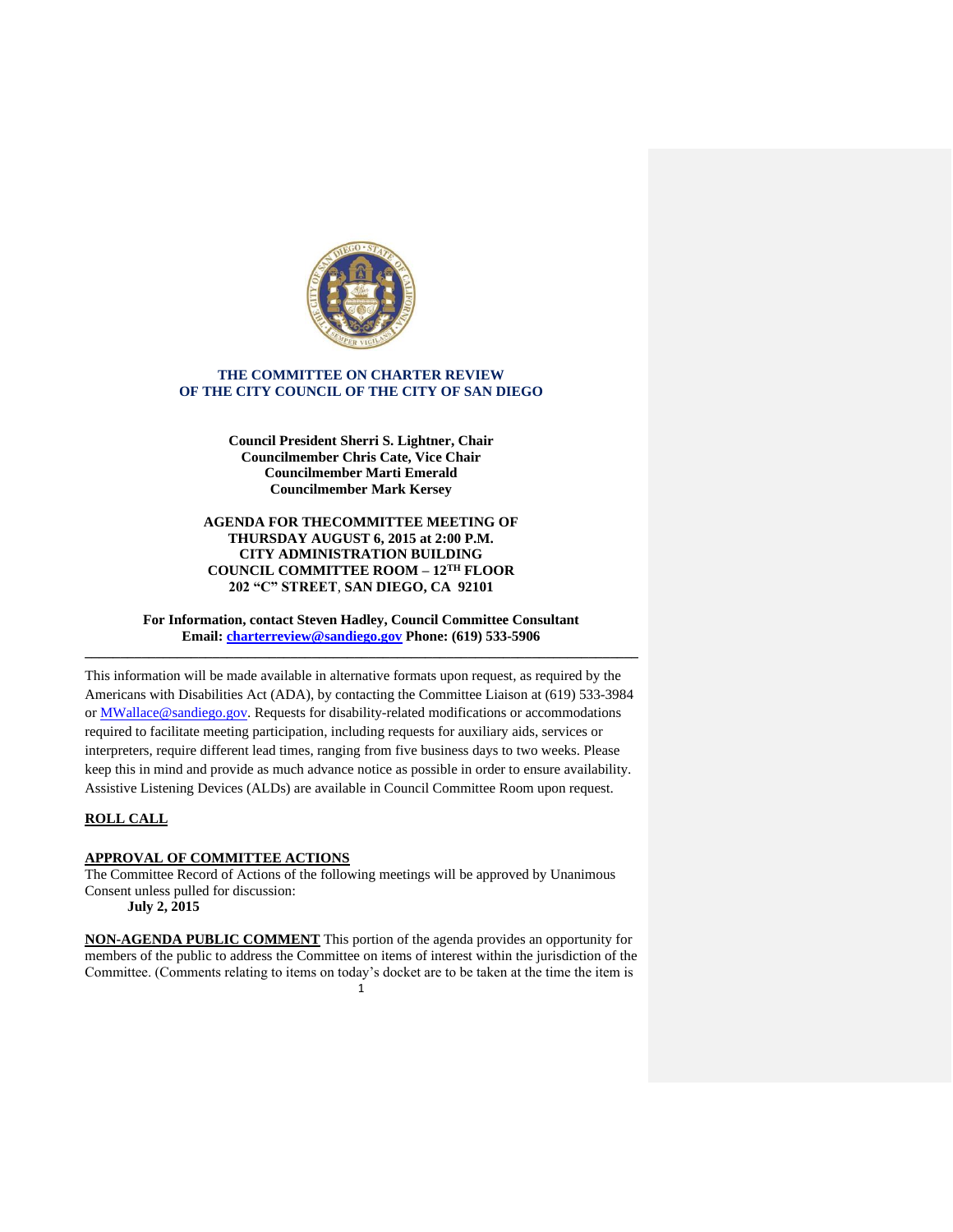heard.) Per Section 22.0101, Rule 2.6.2, of the San Diego Municipal Code, comments are limited to two (2) minutes and are non-debatable. To exercise this right, members of the public must submit a Public Comment Request form prior to the meeting. At the conclusion of the comment, the Committee Chair has the discretion to determine appropriate disposition of the matter. Pursuant to open meeting laws, no discussion or action, other than a referral, shall be taken by the Committee on any issue brought forth under Non-Agenda Public Comment.

# **COMMITTEE MEMBERS, MAYOR, INDEPENDENT BUDGET ANALYST, CITY ATTORNEY, CITY CLERK, DIRECTOR OF LEGISLATIVE AFFAIRS COMMENT**

## **REQUESTS FOR CONTINUANCE**

## **DISCUSSION AGENDA :**

Current Charter language considered or referenced in the following items can be found in the [CITY CHARTER.](http://www.sandiego.gov/city-clerk/officialdocs/legisdocs/charter.shtml)

ITEM-1: Consideration of sections of Charter Article IX, The Retirement of Employees, including the options, suggestions and recommendations from the presenters noted parenthetically in italics.

| A) § 140 Establishment of Separate Retirement Pension Systems: Definitions            |                               |
|---------------------------------------------------------------------------------------|-------------------------------|
| Expand the list of employees excepted from mandatory participation in the defined     | Deleted:                      |
| contribution plans authorized in Sections 150 and 151 to include police recruits      | Formatted: Indent: Left: 0.5" |
| participating in the City's Police Academy as well as sworn police officers. (Click   | Deleted:                      |
| here to read the San Diego City Employees' Retirement System's July 13, 2015 letter   | Deleted:                      |
| and strike out underline Charter sections, and click here to read the City Attorney's | Deleted:                      |
| February 5, 2014 Report.)                                                             | Deleted:                      |
|                                                                                       |                               |

### B) § 141 City Employees' Retirement System

- 1. Amend the section to allow an employee's reciprocal service between SDCERS and CalPERS to count toward vesting to establish eligibility for benefits. (*[Click here](http://docs.sandiego.gov/councilcomm_agendas_attach/2015/cr_150806_1.pdf) to read the San Diego City Employees' Retirement System's July 13, 2015 letter and strikeout underline Charter sections.*)
- 2. Change the terms "firemen" to read "firefighters" and "policemen" to read "police officers" throughout the section. (*Mayor's Office*)
- 3. Amend the section to reflect the new decision from SDCERS regarding COLA for spouses who receive benefits from a spouse who died in the line of duty. (*Mayor's Office*)
- C) § 141.1 Reform of Sworn Officer Defined Benefit Plan Expand the coverage of the defined benefit pension plan to include police recruits participating in the City's Police Academy as well as sworn police officers. (*[Click](http://docs.sandiego.gov/councilcomm_agendas_attach/2015/cr_150806_1.pdf)*

2

| Deleted:                             |
|--------------------------------------|
| <b>Formatted: Indent: Left: 0.5"</b> |
| Deleted:                             |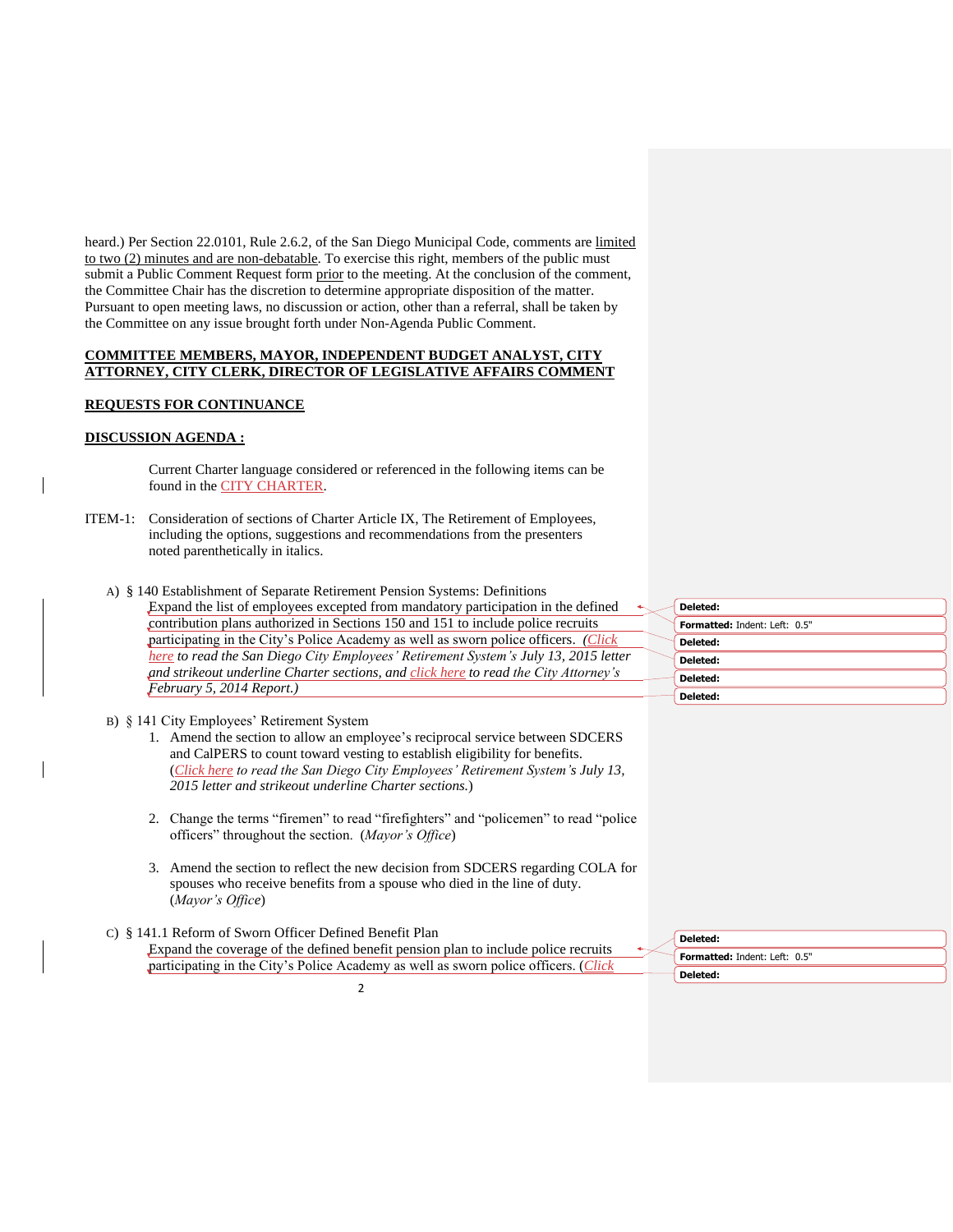*[here](http://docs.sandiego.gov/councilcomm_agendas_attach/2015/cr_150806_1.pdf) to read the San Diego City Employees' Retirement System's July 13, 2015 letter and strikeout underline Charter sections.*)

- D) § 141.2 Full and Fair Employee Contributions for the Defined Benefit Pension Plan Amend the section to allow the City Council to adopt an ordinance allowing the City to agree to pay to SDCERS all or any portion of overpayment of benefits or underpayment of contributions caused by the negligence of a City employee. (*[Click here](http://docs.sandiego.gov/councilcomm_agendas_attach/2015/cr_150806_1.pdf) to read the San Diego City Employees' Retirement System's July 13, 2015 letter and strikeout underline Charter sections.*)
- E) § 142.1 Add a new section to codify the Board of Administration's authority to hire and retain its own independent legal counsel. (*[Click here](http://docs.sandiego.gov/councilcomm_agendas_attach/2015/cr_150806_1.pdf) to read the San Diego City Employees' Retirement System's July 13, 2015 letter and strikeout underline Charter sections.*)

### F) § 144 Board of Administration

- 1. Clarify the staggering of 4-year terms for the seven inaugural Board of Administration appointments. (*[Click here](http://docs.sandiego.gov/councilcomm_agendas_attach/2015/cr_150806_1.pdf) to read the San Diego City Employees' Retirement System's July 13, 2015 letter and strikeout underline Charter sections.*)
- 2. Change the City management employee board member options in subsection (f) to include the Chief Operating Officer or Assistant Chief Operating Officer instead of the City Manager; and change the appointing, directing and reporting authority to the Mayor instead of the City Manager. (*[Click here](http://docs.sandiego.gov/councilcomm_agendas_attach/2015/cr_150806_1.pdf) to read the San Diego City Employees' Retirement System's July 13, 2015 letter and strikeout underline Charter sections.*)
- 3. Amend the section to give the Board of Administration all powers and duties provided in the Declaration of Group Trust for the SDCERS Group Trust effective July 1, 2007 and any amendments or successor trusts. (*[Click here](http://docs.sandiego.gov/councilcomm_agendas_attach/2015/cr_150806_1.pdf) to read the San Diego City Employees' Retirement System's July 13, 2015 letter and strikeout underline Charter sections.*)
- 4. Amend the section to give the Board of Administration the sole authority to invest in classes or types of investments it deems prudent beyond those investment options already established or authorized by General Law. (*[Click here](http://docs.sandiego.gov/councilcomm_agendas_attach/2015/cr_150806_1.pdf) to read the San Diego City Employees' Retirement System's July 13, 2015 letter and strikeout underline Charter sections.*)
- 3 5. Amend subsections (b), (c), (d) and (e) of Charter section 144 to allow employees and retirees of Contracting Public Agencies to run for the elected seats on the Board of Administration and give the Unified Port District and Regional Airport Authority employees meaningful representation on the Board of Administration. (*[Click here](http://docs.sandiego.gov/councilcomm_agendas_attach/2015/cr_150806_1.pdf) to read the San Diego City Employees' Retirement System's July 13, 2015 letter and strikeout underline Charter sections.*)

#### **Deleted:**

**Deleted:** s